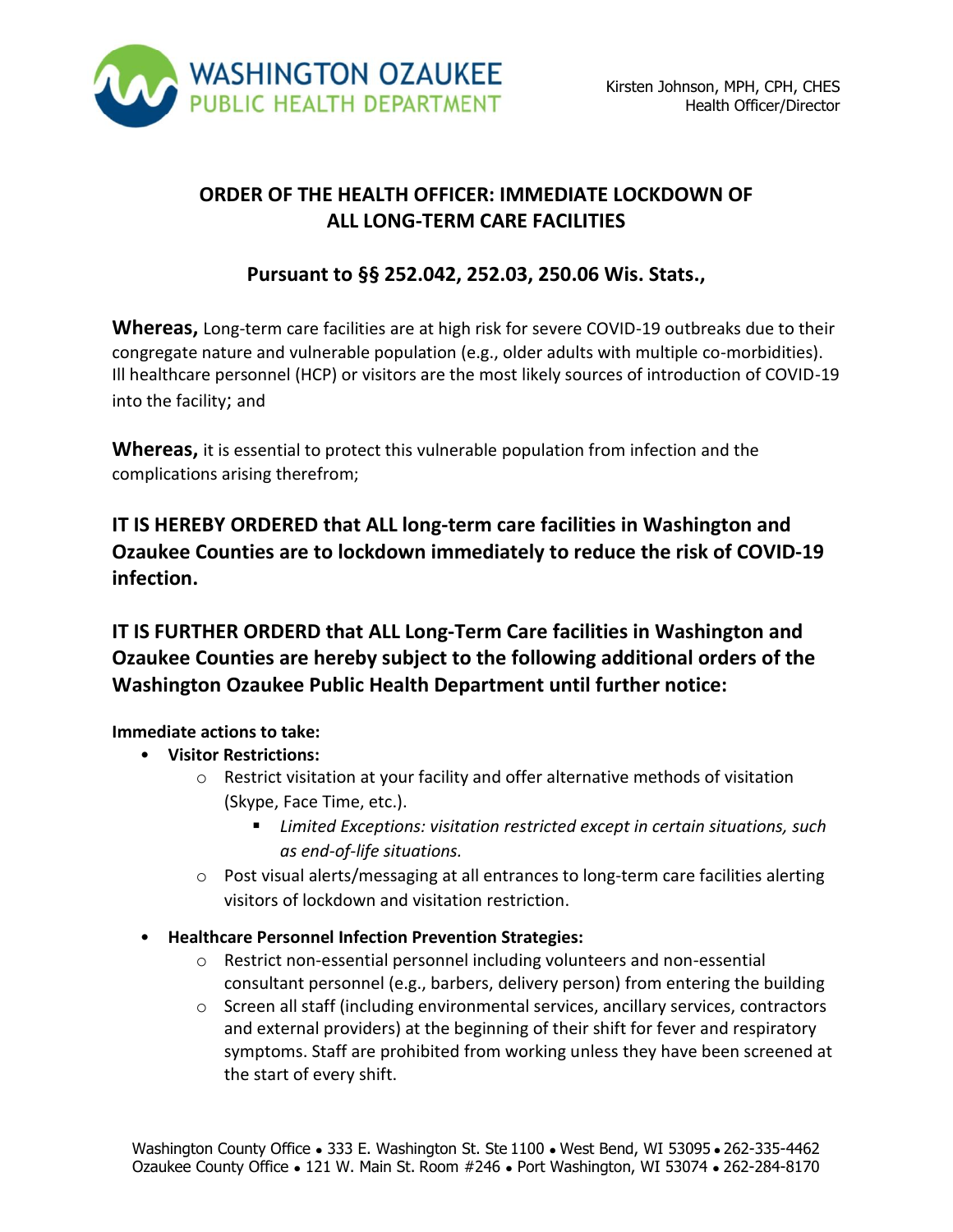- **WASHINGTON OZAUKEE** PUBLIC HEALTH DEPARTMENT
	- Actively take their temperature and document absence of shortness of breath, new or change in cough, and sore throat. If they are ill, immediately have them put on a facemask and self-isolate at home.
	- **Prioritize ill healthcare providers for COVID-19 testing.**
	- $\circ$  Keep a record of others facilities where your staff are working. (Note that staff who work in multiple healthcare facilities may pose a higher risk.)
	- $\circ$  Staff who provide direct patient care are required to wear all recommended PPE (gown, gloves, eye protection, facemask) for the care of all residents, regardless of presence of symptoms.
	- o Geographically cohort staff by assigning dedicated staff to specific units.
	- o Minimize entries into patient rooms by bundling care and treatment activities.
	- $\circ$  If resources allow, consider universal facemask use for healthcare personnel while in the facility.

## • **Resident Monitoring and Restrictions:**

- $\circ$  Actively monitor all residents (at least daily) for possible signs of respiratory infection:
	- Screen for fever and respiratory symptoms (shortness of breath, new or change in cough, and sore throat) and perform pulse oximetry for changes in oxygen saturation at least daily. (Note that long term care residents with confirmed COVID-19 infection may be less likely to show signs of fever and respiratory signs and symptoms may be subtle.)
	- **If positive for fever or respiratory signs/symptoms, isolate the resident in** their room and implement recommended infection control precautions.
- o Limit movement and ensure social distancing (i.e., staying 6 feet away from others) of your well resident.
	- Cancel group activities.
	- Cancel communal dining and deliver meals to individual rooms.
	- Limit the movement of residents around the facility.
	- Make sure residents perform hand hygiene and wear a facemask (contingent on supply) if they leave their room.

### • **General Infection Control:**

- o Train staff on how to wear PPE safely.
- $\circ$  Use of Standard, Contact, and Droplet Precautions with eye protection for any undiagnosed respiratory infection for which airborne precautions is not otherwise recommended (e.g., tuberculosis). Keep these residents in their rooms away from others.
- $\circ$  Increase hand hygiene especially during care of residents and in between residents.